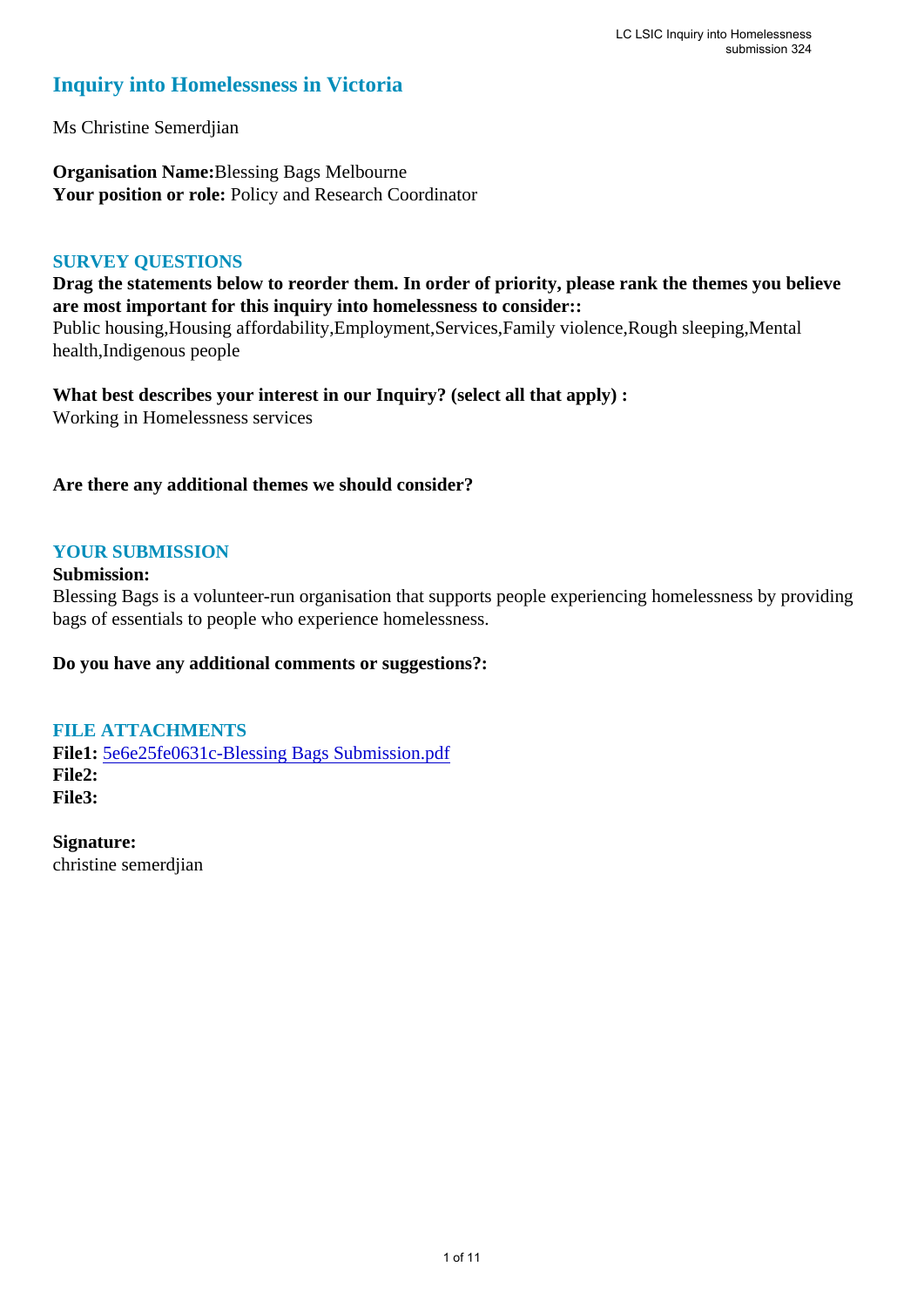#### **Blessing Bags Melbourne**



#### **Submission to Victorian Homelessness Inquiry**

#### *About us*

Blessing Bags is a volunteer-run organisation that provides bags of essentials to people experiencing homlessness. Our bags include soap, a toothbrush, toothpaste, shampoo, conditioner, deodorant, a muesli bar, sanitary items for women, and a personalised note of hope and support. Members from the local community come together, sacrificing their Sunday morning to make up these bags. A team of volunteers then travel to Melbourne's CBD and distribute these bags to people sleeping rough, meeting and forming meaningful relationships with people experiencing homelessness. We also partner with numerous homelessness services all over Melbourne who pass on our bags to their clients.

Since our inception in 2015, we have created and delivered over 9,000 bags, and partnered with many organisations, community groups and service providers who also distribute our bags.

In 2017, we developed our policy and advocacy arm, with the aim to advocate for effective solutions to end homelessness by using evidence-based policy research. Through this arm, we also aim to educate our key supporters on the issues that impact people experiencing homelessness, and what the best solutions are.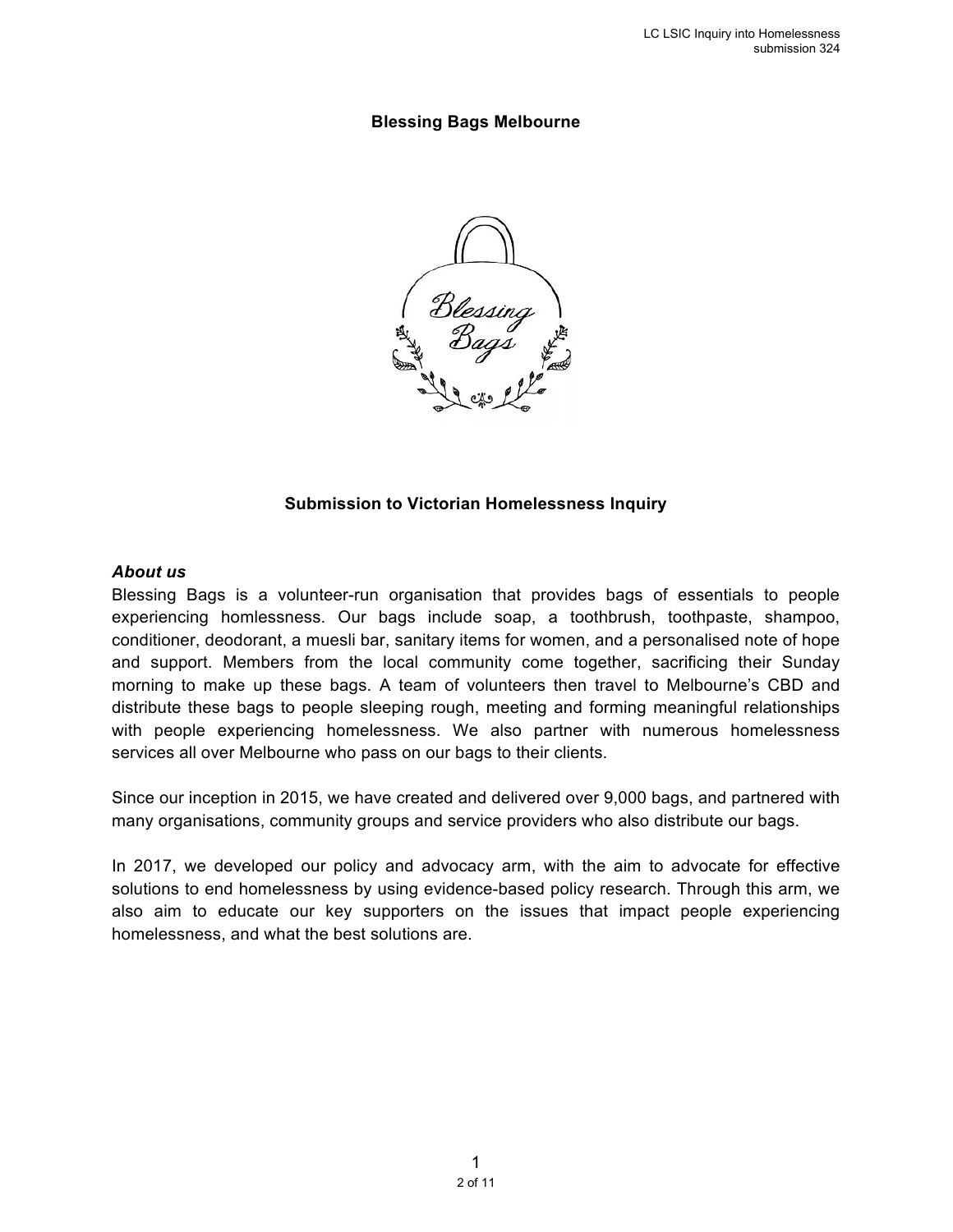## *Executive summary*

While Australia has experienced strong economic growth over the past two decades, the number of people experiencing homelessness has increased. While there are many pathways into homelessness, the overarching cause is poverty<sup>1</sup>. With the combination of rising living costs, wage stagnation, family violence, casualisation of employment, and a neglect in the State's investment in social housing stock, the most vulnerable Victorians are at increasing risk of homelessness. Considering these social, economic and policy factors, it is necessary that State and Commonwealth Governments have a coordinated approach that would ensure no Australian experiences homelessness.

#### Recommendations:

- 1. Revise laws that criminalise homelessness such as begging
- 2. Introduce rent caps and long-term leases to secure renter's rights
- 3. Re-prioritise State investment in public, social and affordable housing
- 4. Remove the stair-case model of homeless crisis services and implement a systemic Housing First model for people experiencing homelessness and housing insecurity
- 5. Re-consider public housing sell-offs under the Public Housing Renewal Program

<sup>&</sup>lt;sup>1</sup> Pawson, H Parsell, C, Saunders, P, Hill, T and Liu, E 2018 'Australian Homelessness Monitor 2018', Launch housing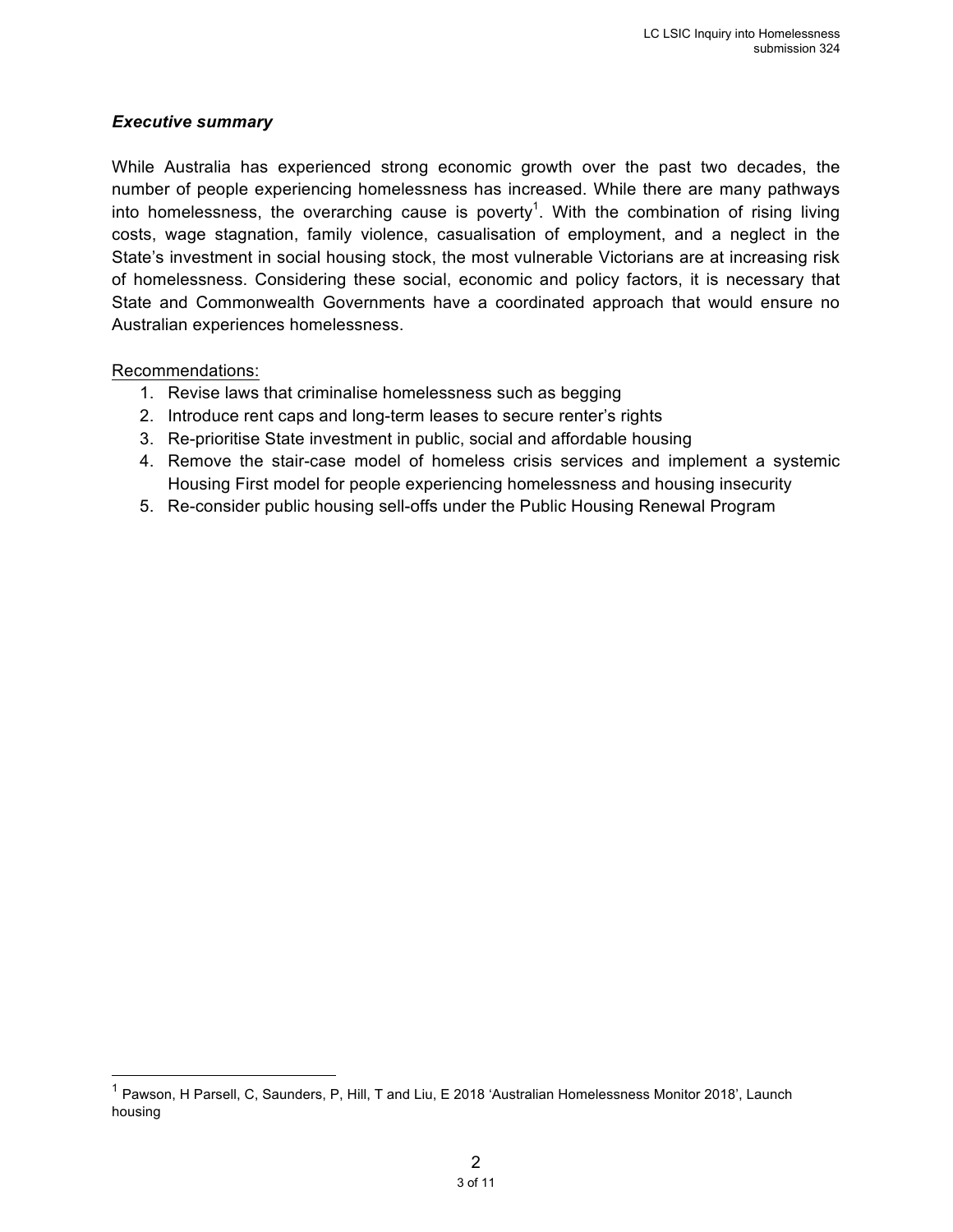#### 1. Independent analysis of the changing scale and nature of homelessness across Victoria

Victoria's most vulnerable people are being left behind. Between 2014 and 2016, homelessness had increased in Victoria by 14% in real terms, and 5% in relation to the population growth in Victoria<sup>2</sup>. To understand this increase, it is important to challenge the persistent belief that homelessness is only a result of individual actions, and analyse the social structures that explain both the causes of homelessness, and the potential solutions<sup>3</sup>. While sleeping rough is the most visible form of homelessness, it's not the most common, representing just 7% of people experiencing homelessness nationally.4 The majority of people are hidden, living in homeless shelters, couch surfing, living in their car, or staying with friends or family.<sup>5</sup> Almost half of people experiencing homelessness are living in severely crowded dwellings.

Today, the population of people experiencing homelessness is no longer the poverty-stricken men and women as seen in the 1970s. Now, it consists of women fleeing domestic violence, families, young people, Indigenous Australians and older women. With domestic violence still a major pathway into homelessness, we are now confronted with a new reality: the fastest growing population of people experiencing homelessness being older single women.<sup>6</sup>

Changes in the population of people experiencing homelessness are reflective of the social, economic and policy trends in recent years: rising living costs, wage stagnation, and the decrease in affordable and public housing.

From our experience delivering bags of essentials to people experiencing homelessness, we have witnessed the impact of changes in police power to 'move on' rough sleepers in Melbourne's CBD. When Blessing Bags first started delivering bags to people in 2015, our volunteers were able to form meaningful relationships with those receiving our bags. Volunteers saw familiar faces every few months, and were able to see the impact of our work directly from the people we are aiming to help. This human connection was an incredibly rewarding and special part of our work. However, in recent years we have been seeing less familiar faces, and finding it harder to locate people on the streets. We know that this change is not because more people have been getting into housing, but rather have been moved on by police for sleeping rough<sup>7</sup>.

Both the move on powers of the police, and the criminalisation of begging, are laws that specifically target people experiencing homelessness can start the cycle of being involved in the

 <sup>2</sup> Ibid

<sup>3</sup> Coleman, A & Fopp, R 2015 'Homelessness policy: Benign neglect or regulation and control', in C Chamberlain (Eds.) *Homelessness in Australia: An Introduction,* University of New South Wales Press, pp. 11-29

ABS Census, 2016

<sup>5</sup> Grattan Institute, 2019 'Who is homeless in Australia', viewed 20 January 2020, retrieved from: https://blog.grattan.edu.au/2019/06/who-is-homeless-in-australia/.

Australian Human Rights Commission, 2019 'Risk of Homelessness in Older Women', viewed 29 January 2019, retrieved from: https://www.humanrights.gov.au/our-work/age-discrimination/projects/risk-homelessness-older-women

<sup>7</sup> Young, A & Petty, J 2019 "Criminalising Homelessness: Stuck in the Feedback loop; news media, local Government Policy and the Criminalisation of Visible Homelessness', viewed 29 January 2020, retrieved

from:https://chp.org.au/criminalising-homelessness-stuck-in-the-feedback-loop-news-media-local-government-policyand-the-criminalisation-of-visible-homelessness/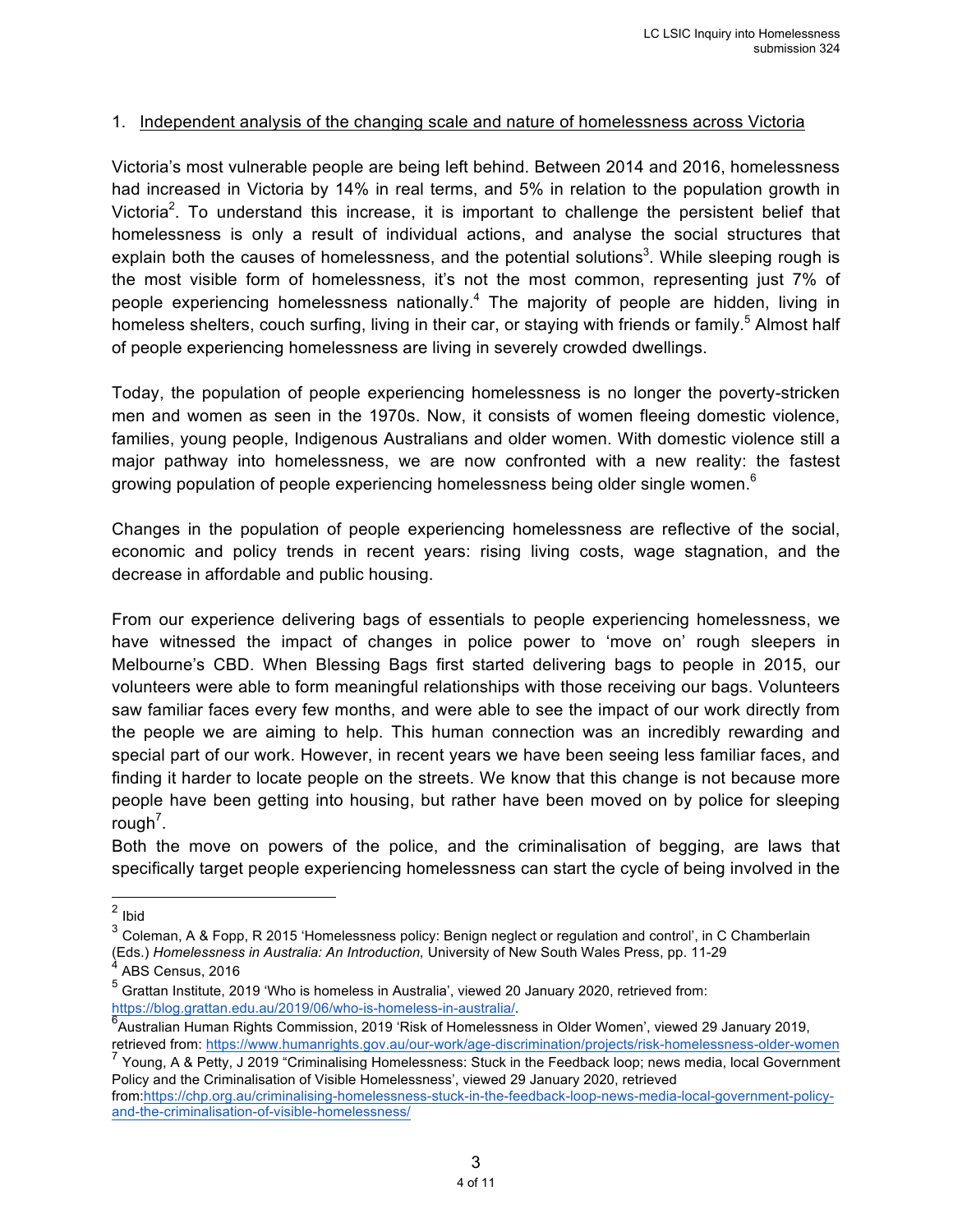criminal justice system, while also adding to the stigma surrounding people experiencing homelessness. These initiatives that punish, rather than protect people experiencing homelessness do not solve the problem of homelessness.

**Recommendation 1: Revise or remove laws that criminalise homelessness such as begging** 

#### 2. Social, economic and policy factors that impact on homelessness

There are many different factors or pathways into homelessness, however the overarching reason people experience homelessness is poverty. $8$  The manifestation of poverty is evident in the varying social, economic and policy factors that impact homelessness.

#### *Social and economic factors*

One of the biggest economic influences driving this increase in homelessness is due to increasing housing unaffordability in the private rental sector, and decreased home ownership. Coupled with the social issue of gender inequality, women are entering retirement with less superannuation than men while living in the private rental market greatly at risk of experiencing homelessness.

Ongoing gender inequality in Australia is a major cause of women experiencing homelessness. The ongoing gender pay gap is sitting at 17.3%, resulting in women earning about \$16,000 less than men per year.<sup>9</sup> Moreover, women dominate fields that have significantly lower wages, such as healthcare, education, retail and hospitality.<sup>10</sup> Coupled with lower incomes, women are still considered the primary carer for children, causing more gaps in their working lives, and therefore resulting in a stunted career growth and a lower income. With the epidemic of violence against women in Victoria, this does mean women are in a vulnerable financial position when leaving their home. The 2008 Rudd Government White paper labelled escaping domestic violence as "the most commonly cited reason for the support of specialist homelssness services"<sup>11</sup>.

 <sup>8</sup> Coleman, A & Fopp, R 2015 'Homelessness policy: Benign neglect or regulation and control', in C Chamberlain (Eds.) *Homelessness in Australia: An Introduction,* University of New South Wales Press, pp. 11-29

 $^9$  Australian Human Rights Commission, 2019 'Risk of Homelessness in Older Women', viewed 29 January 2019, retrieved from: https://www.humanrights.gov.au/our-work/age-discrimination/projects/risk-homelessness-older-women

<sup>&</sup>lt;sup>10</sup> Australian Bureau of Statistics (ABS), Census of Population and Housing, TableBuilder (2016). Findings based on use of ABS TableBuilder.

<sup>&</sup>lt;sup>11</sup> Mares, P 2018 *There's No Place Like Home: Repairing Australia's Housing Crisis, Text Publishing, Melbourne,* Australia.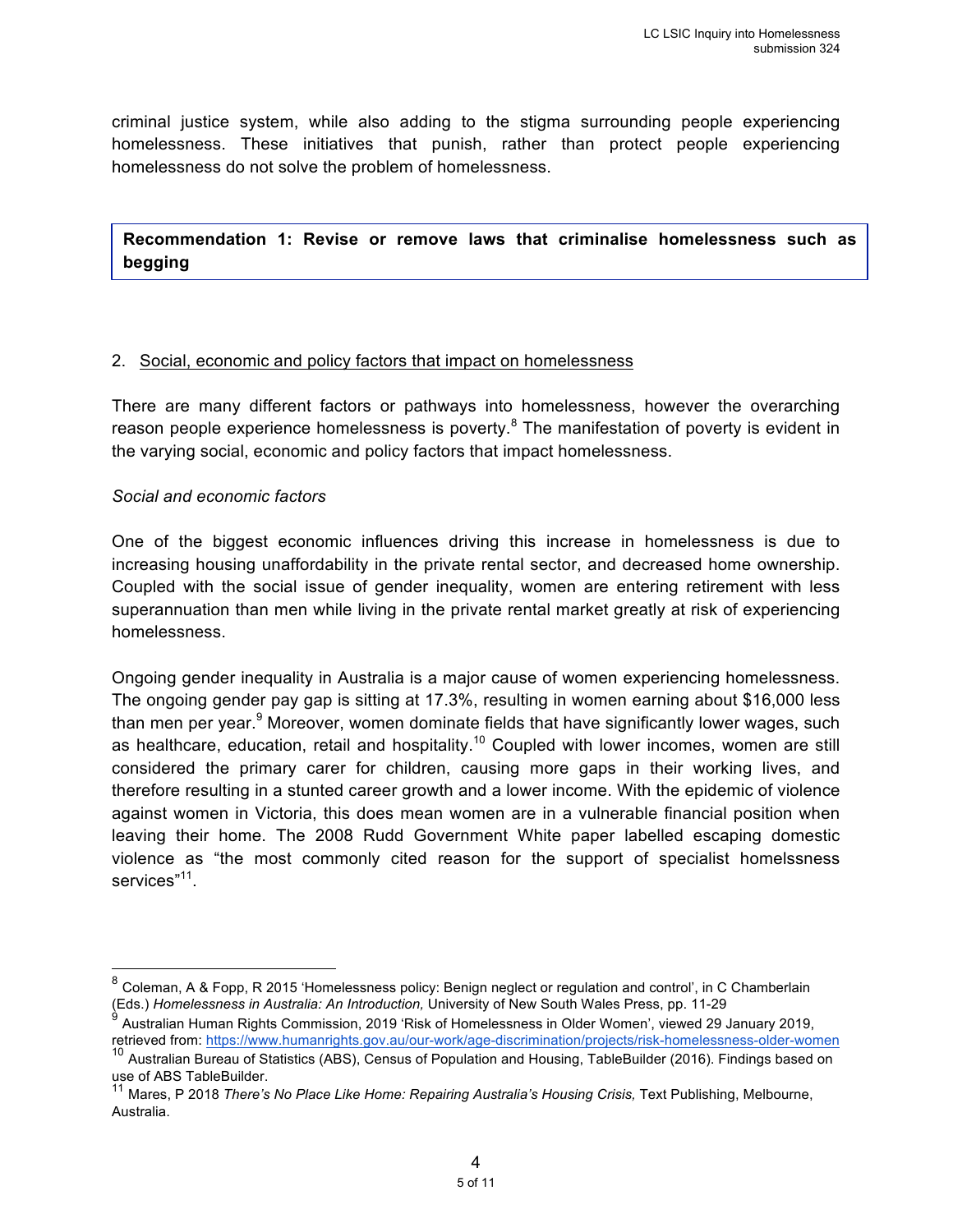Despite this, we know older women are the fastest growing group of people to experience homelessness. These gendered experiences of income inequality, stunted career growth due to caring duties<sup>12</sup>, and populating jobs with traditionally lower salaries<sup>13</sup> have left women retiring with around half the amount of superannuation than men.<sup>14</sup> For older women who are now more likely to be entering retirement without owning their own home, a crisis or change in circumstances can interfere with their ability to pay rent, and potentially lead to them experiencing homelessnes.<sup>15</sup> The most common causes of women experiencing homelessness are: renting, living alone, loss of partner or relationship breakdown, and experiencing crisis such as job loss or eviction $16$ 

In addition to the gendered element of the social contributors to people experiencing homelessness, there's another common thread: poverty and renting. With housing prices skyrocketing, more people are forced into the private rental market and becoming life-long renters. However, even the rental market is starting to become unaffordable, and causing more vulnerable Victorians to be at risk of homelessness.<sup>17</sup> A recent report by the Productivity Commission found that 43.4% of Australian renters are low-income, 50% of which were under rental stress.<sup>18</sup> With less people entering retirement without owning their own home,<sup>19</sup> lowincome earners have an increased risk of experiencing homelessness without the security of long-term, sustainable accommodation. In addition to the financial stress renters experience, the lack of security in rental tenure is an ongoing issue. A study on the private rental sector in Australia found that over one third of renters were forced to leave their last rental property.<sup>20</sup> Therefore, the link between renting and homelesness is not hard to discern. With the cost of living continuing to rise, and wages stagnating,  $21$  it's low-income earners in the private rental market who are most at risk of experiencing homelessness. To prevent more people facing homelessness after being life-long renters, Victoria must consider capping rental prices, and securing long-term leases for all Victorians.

#### **Recommendation 2: Introduce rent caps and long-term leases to secure renter's rights**

 <sup>12</sup>Australian Human Rights Commission, 2019

<sup>13</sup> Australian Bureau of Statistics (ABS), Census of Population and Housing, TableBuilder (2016). Findings based on use of ABS TableBuilder.

<sup>14</sup> Reynolds, F, Large, J, Petersen, M, Clark, A, Walsh, K, Fiedler, J Crimmins, F, Tually, S, Sutherland, G, Barbossa, SK, Georgopoulos, D 2018 'Retiring into poverty: a national plan for change: increasing housing security for older women', National older women's housing and homelessness working group, pp.1-16.

 $15$  Ibid

<sup>16</sup> Ibid

<sup>17</sup> Pawson, et al, 2018, p. 1-16

<sup>&</sup>lt;sup>18</sup> The Productivity Commission, 2017 'Report on Government Services', viewed 20 January 2020, retrieved from: https://www.pc.gov.au/research/ongoing/report-on-government-services/2017/housing-andhomelessness/housing/rogs-2017-volumeg-chapter18.pdf

<sup>19</sup> Mares, P 2018

<sup>&</sup>lt;sup>20</sup> Rowley, S & James, A 2018 'The Private Rental Sector in Australia: Public Perceptions of quality and affordability', *Bankwest curtain economics centre,* Research report no, 18/18, pp. 1-57.

<sup>21</sup> Standford, J 2019 'What's a Million, Anyway? Australia's 2013-2018 Job Creation in Historical Perspective', *The Australia Institute,* pp. 1-41.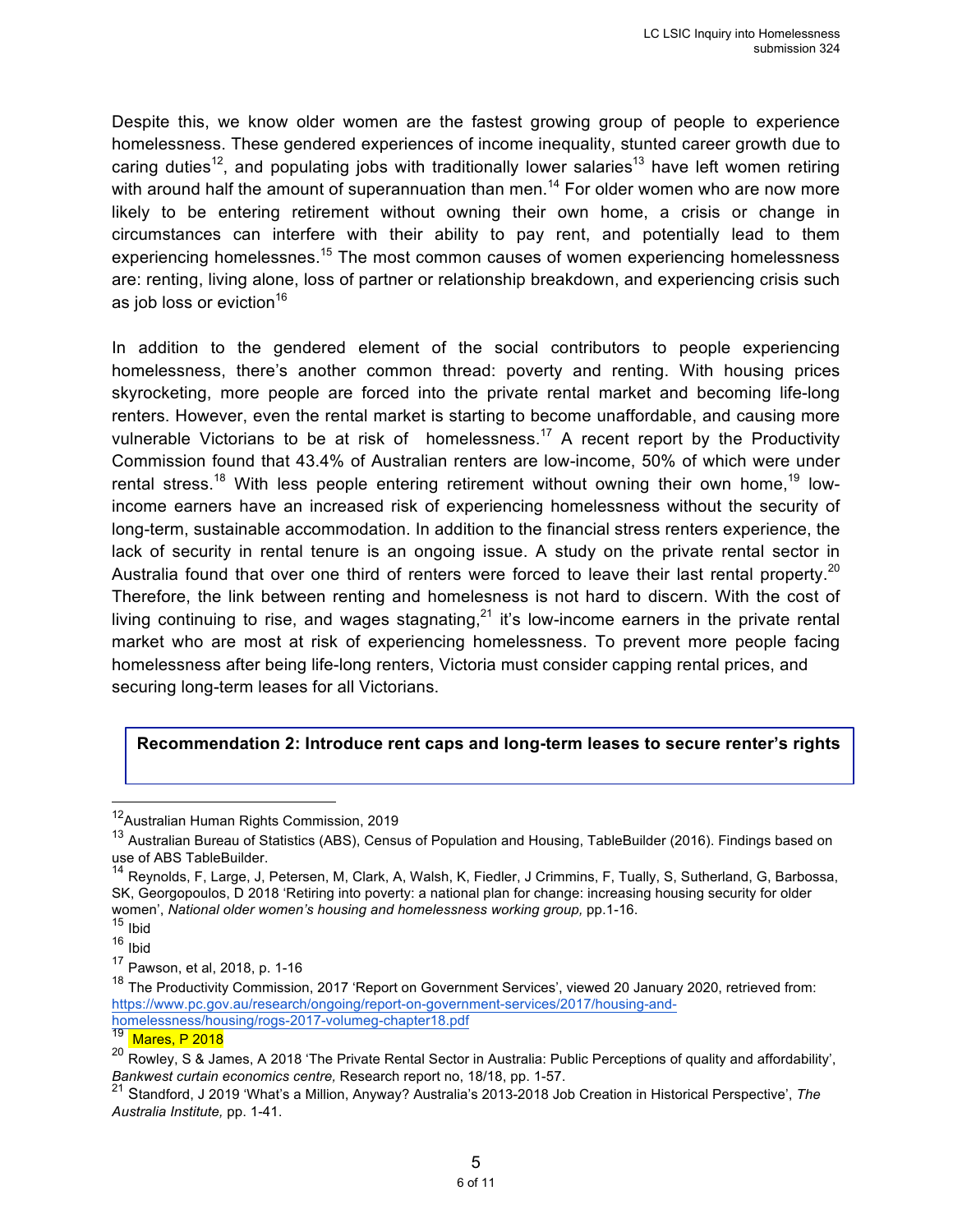#### *Policy factors*

The only real solution to homelessness is investing in social housing. In Victoria, there are currently more than 80,000 people on the waiting list for public housing,  $22$  and we've seen that the wait can be fatal. In May 2019, Courtney Herron who was sleeping rough and couch surfing, was killed by her ex-boyfriend. She was on the public housing waiting list.<sup>23</sup> This highlights many policy failures that have led to the housing crisis: lack of investment in public housing, short-term and insecure leases, and the gendered experience of homelessness.

Despite this, the Public Housing Renewal program has faced great criticism over selling off public land to private developers, and reducing the amount of public housing stock available. While there is no doubt that the ageing public housing stock in Victoria needs to be repaired, the the current goal of the program to provide a 10% increase in public housing stock was found to be insufficient during the 2017 inquiry into the program.<sup>24</sup> Moreover, the Public Housing Renewal Program, will absolve the state of the ongoing maintenance costs, but these costs could be replaced with the provision of more physical and mental health services. This is because of the growing concern of the psychological and health impacts of tenants being displaced due to the renewal, as people are being unnecessarily displaced from their homes, schools, friends, jobs and community.<sup>25</sup>

**Recommendation 3: Re-consider public housing sell-offs under the Public Housing Renewal Program** 

The flawed staircase model embedded in housing policy is inefficient, costly and does more harm than good. The model requires people adhere to a range of behavioural conditions that prove they are 'housing ready'.<sup>26</sup> Housing is the foundation for every other activity in one's life. Without a secure home, with food, running water and adequate protection from the elements, it is almost impossible to set up the other building blocks to success, like searching for a job.

The staircase model assumes that homelessness can only be overcome by an individual's behaviour, and undermines the debilitating conditions people face while experiencing homelessness.<sup>27</sup> Despite revising the approach to reducing homelessness in Victoria, the

 $22$ Tran, D & Stayer, G 2018 'Victorian Public Housing waiting list at 82,000 and growing by 500 a month', viewed 29 January 2020, retrieved from: https://www.abc.net.au/news/2018-06-06/victorias-public-housing-waiting-list-growingby-500-a-week/9837934

 $^{23}$  Kelly, C 2019 'Melbourne Murder: Courtney Herron let down by Victoria's housing crisis, friends say', viewed 29 January 2019, retreived from: https://thenewdaily.com.au/news/2019/05/27/melbourne-murder-homeless/

<sup>&</sup>lt;sup>24</sup> Kelly, D & Porter, 2019 'Understanding the assumptions and impacts of the Victorian Public Housing Renewal Program, viewed 20 January 2020, retrieved from: https://cur.org.au/cms/wp-content/uploads/2019/05/understandingthe-assumptions-and-impacts-of-the-phrp-final-report-28-5-19.pdf

 $^{25}$  ibid.

<sup>&</sup>lt;sup>26</sup> Clarke, A, Watts, B & Parsell, C 2019 'Conditionality in the context of housing-led homelessness policy: Comparing Australia's Housing First agenda to Scotland's "rights based" approach', *Australian social policy association*, pp. 1-15 <sup>27</sup> Ibid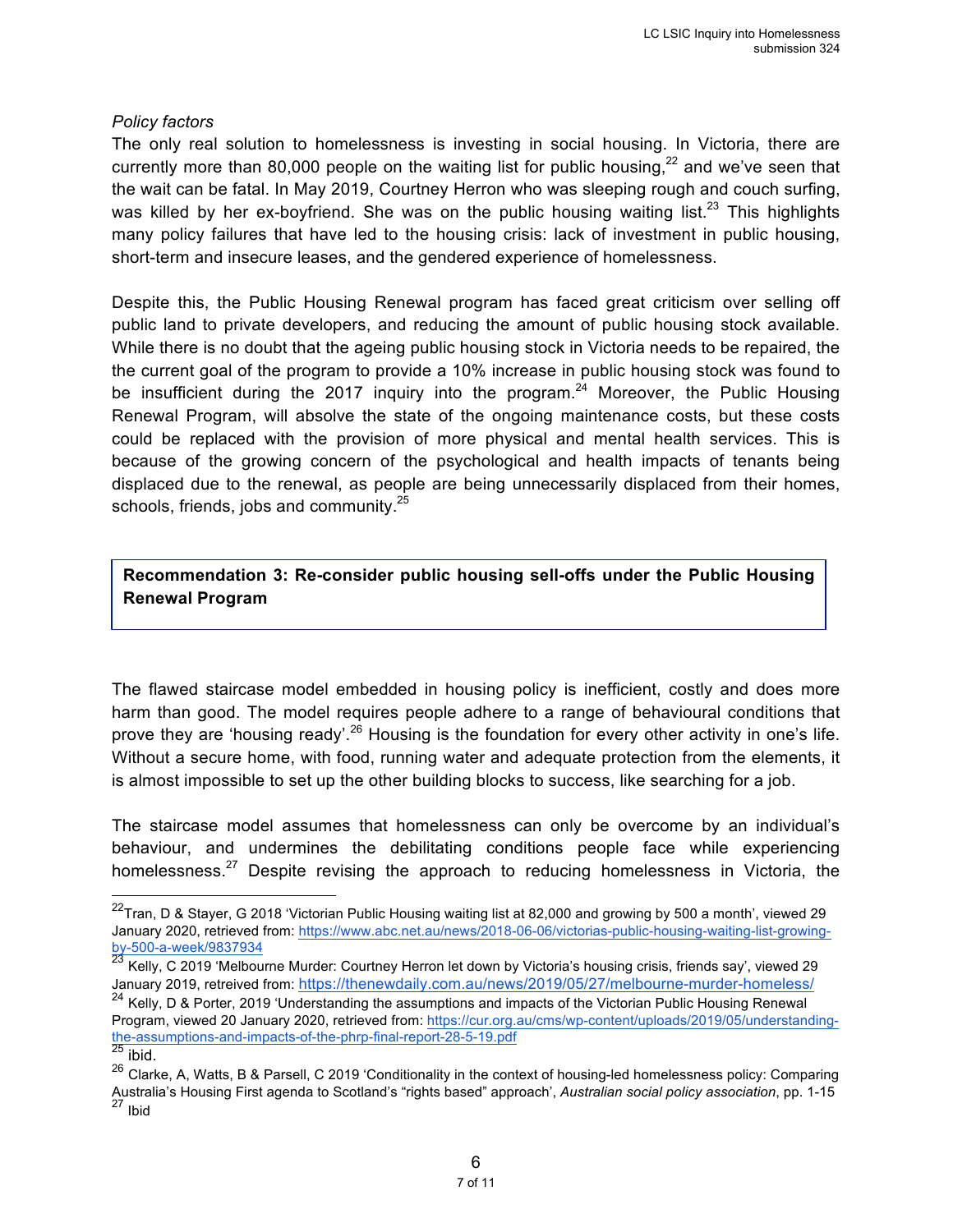transitional approach is still predicated on the staircase model, which is so entrenched in Victoria that even service providers who endorse housing first rely on transitional models, like the staircase model, to support their clients.<sup>28</sup> This is all linked to the lack of affordable and social housing in Victoria. Without building more homes to support Victoria's low-income workers, no policy will prevent or end the prevalence of homelessness in this State.

**Recommendation 4: Remove the stair-case model of homeless crisis services and implement a systemic Housing First model for people experiencing homelessness and housing insecurity**

# 3. Policies and practices from all levels of government that have a bearing on delivering services to the homeless

#### *National Housing and Homelessness Agreement, 2018-2023*

In 2009, the National Housing and Homelessness Agreement was implemented to address the Federal and State's mutual interest in improving housing outcomes for Australians who are experiencing, or are at risk of experiencing homelessness.<sup>29</sup> The agreement between the Federal and Victorian governments is that the Federal government provides a set amount of funding to achieve housing and homelessness related outcomes.<sup>30</sup> Although this is a welcome sign of a National coordinated housing policy, there needs to be a clearer, more coordinated response nationally to help States address housing and homelessness through building more social housing stock.

#### *Better Homes for Victoria policy*

Providing public, social and affordable housing is the most effective way to get people out of homelssness.<sup>31</sup> After years of failed staircase models, focusing on crisis centres, and short-term accommodation, Victorian housing policy must focus on increasing public housing dwellings to address the rising levels of people experiencing homelessness.

On the local level, councils are able to tailor approaches to affordable housing, and encourage the expansion of community housing<sup>32</sup>. While community and affordable housing is a worthwhile investment, it should only compliment investment in public housing.

<sup>&</sup>lt;sup>28</sup> Ibid

<sup>&</sup>lt;sup>29</sup>Council on Federal Financial Relations, 2018 'National Housing and Homelessness agreement', viewed 5 February 2020, retrieced from: http://www.federalfinancialrelations.gov.au/content/housing homelessness agreement.aspx  $^{30}$  Kelly, D & Porter, 2019

<sup>&</sup>lt;sup>31</sup> Kelly, D, Shaw, K & Porter, L 2019 'Shh! Don't mention the public housing shortage. But no serious action on homelessness can ignore it', *The conversation,* viewed 29 January 2019, retrieved from:

https://theconversation.com/shh-dont-mention-the-public-housing-shortage-but-no-serious-action-on-homelessnesscan-ignore-it-124875

<sup>&</sup>lt;sup>32</sup> Clarke, A, Watts, B & Parsell, C 2019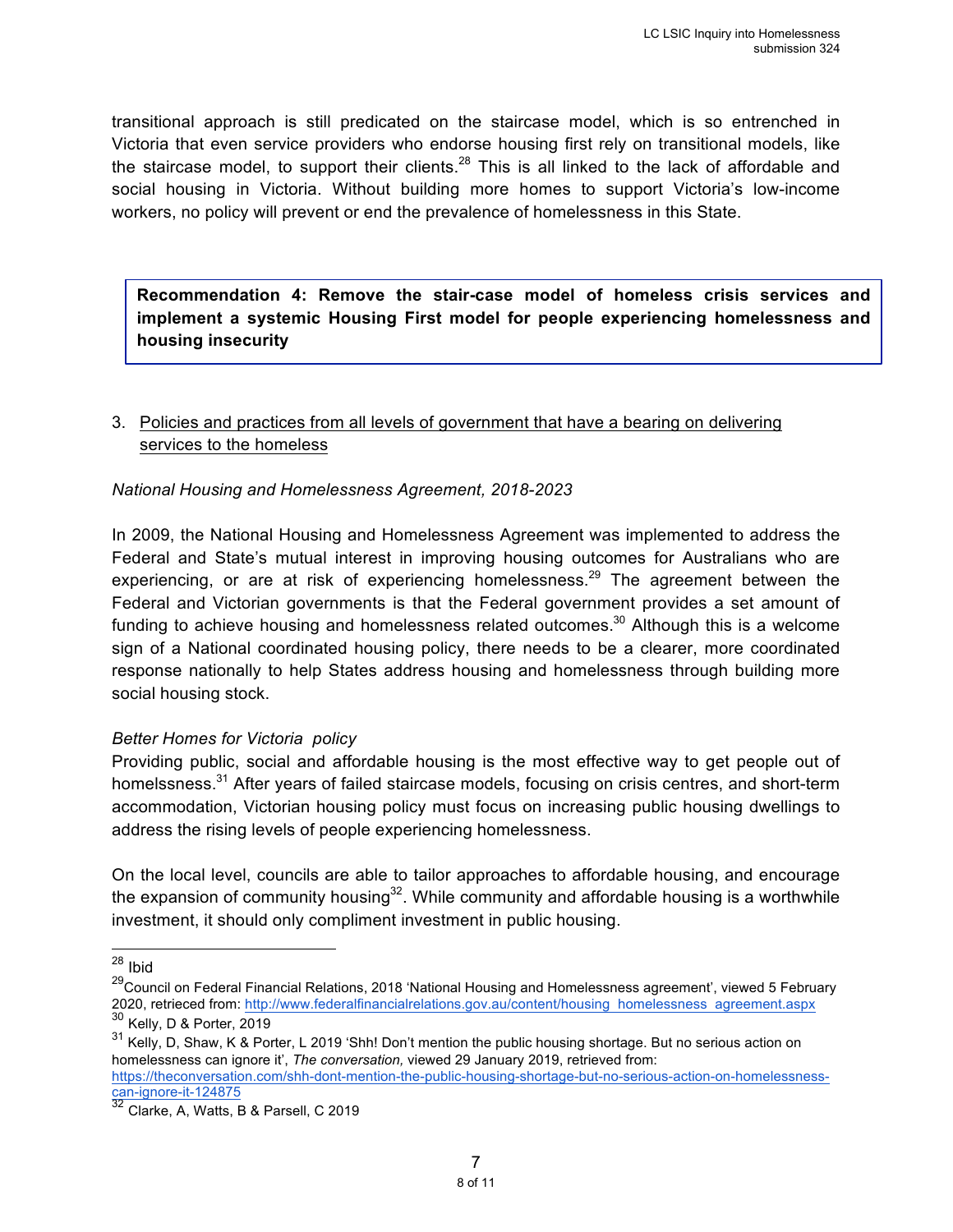Victoria's housing policy *Homes for Victoria* introduced in 2017 shows a stronger commitment to increasing social housing stock, improving conditions, and protecting those fleeing from family violence. While these issues need to be addressed, forcing the responsibility to the not-for-profit and private sector is not an effective solution to the housing crisis. Under this policy, the Public Housing Renewal Program, selling off public housing dwellings to private developers has devastating effects on current tenants, mentioned above.<sup>33</sup> Moreover, there are a number of issues from the Parliamentary Inquiry into the Public Housing Renewal Program that have yet to be acknowledged by the Victorian government.<sup>34</sup> It is recommended that the Victorian government consider these findings form the inquiry to seriously tackle the increase in people experiencing homelessness in Victoria.

Finally, the Productivity Commission's 2019 report found that under the National Affordable Housing Agreement, Victoria invests the least amount in Public Housing compared to the other states<sup>35</sup>. With over 80,000 people on Victoria's public housing waiting list, neglecting public housing will only fuel the housing crisis further.

## **Recommendation 5: Re-prioritise State investment in public, social and affordable housing**

#### **Conclusion**

There is no denying people experiencing homelessness are the most vulnerable people in the Victorian community. With wage stagnation, rising cost of living, the decline of home ownership, and dwindling social housing stock, more people are at risk of experiencing homelessness than ever before. However, by securing those living in the private rental market, prioritising a housing first model, and building more social housing, we can prevent at-risk groups from experiencing homelessness in Victoria, while also helping those out of homelessness, with dignity, care and compassion.

 <sup>33</sup> Kelly, D & Porter, L 2019

<sup>34</sup> Ibid

<sup>35</sup> The Productivity Commission, 2017 'Report on Government Services', viewed 20 January 2020, retrieved from: https://www.pc.gov.au/research/ongoing/report-on-government-services/2017/housing-andhomelessness/housing/rogs-2017-volumeg-chapter18.pdf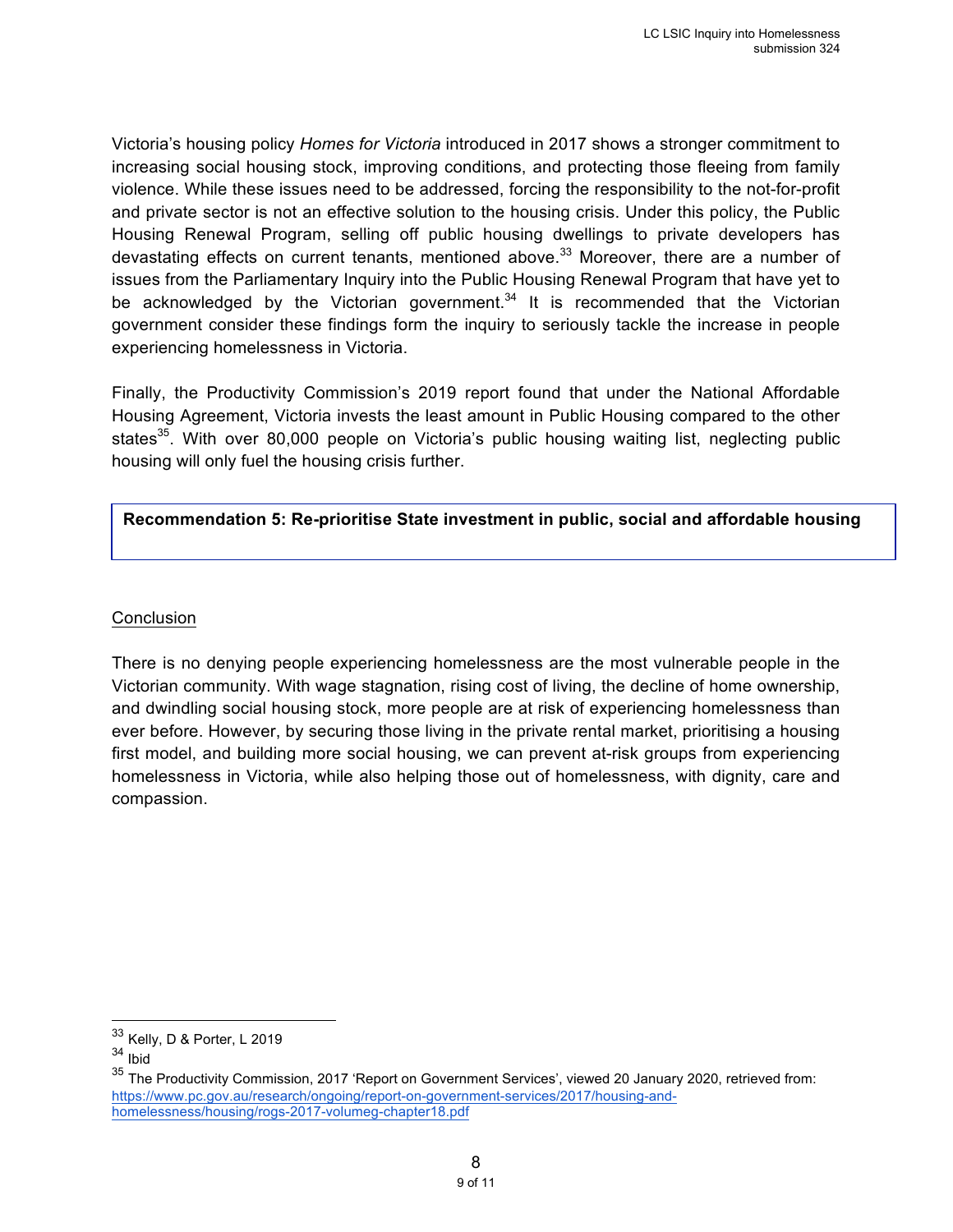#### **References**

ABS, 2016 '2016 Census', viewed 21 February 2020, retrieved from: https://www.abs.gov.au/websitedbs/censushome.nsf/home/2016

Australian Bureau of Statistics (ABS), Census of Population and Housing, TableBuilder (2016). Findings based on use of ABS TableBuilder.

Australian Human Rights Commission, 2019 'Risk of Homelessness in Older Women', viewed 29 January 2019, retrieved from: https://www.humanrights.gov.au/our-work/age-discrimination/projects/riskhomelessness-older-women

Clarke, A, Watts, B & Parsell, C 2019 'Conditionality in the context of housing-led homelessness policy: Comparing Australia's Housing First agenda to Scotland's "rights based" approach', *Australian social policy association*, pp. 1-15

Coleman, A & Fopp, R 2015 'Homelessness policy: Benign neglect or regulation and control', in C Chamberlain (Eds.) *Homelessness in Australia: An Introduction,* University of New South Wales Press, pp. 11-29.

Council on Federal Financial Relations, 2018 'National Housing and Homelessness agreement', viewed 5 February 2020, retrieced from:

http://www.federalfinancialrelations.gov.au/content/housing homelessness agreement.aspx

Grattan Institute, 2019 'Who is homeless in Australia', viewed 20 January 2020, retrieved from: https://blog.grattan.edu.au/2019/06/who-is-homeless-in-australia/.

Kelly, C 2019 'Melbourne Murder: Courtney Herron let down by Victoria's housing crisis, friends say', viewed 29 January 2019, retreived from: https://thenewdaily.com.au/news/2019/05/27/melbourne-murderhomeless/

Kelly, D & Porter, 2019 'Understanding the assumptions and impacts of the Victorian Public Housing Renewal Program, viewed 20 January 2020, retrieved from: https://cur.org.au/cms/wpcontent/uploads/2019/05/understanding-the-assumptions-and-impacts-of-the-phrp-final-report-28-5- 19.pdf

Kelly, D, Shaw, K & Porter, L 2019 'Shh! Don't mention the public housing shortage. But no serious action on homelessness can ignore it', *The conversation,* viewed 29 January 2019, retrieved from: https://theconversation.com/shh-dont-mention-the-public-housing-shortage-but-no-serious-action-onhomelessness-can-ignore-it-124875

Mares, P 2018 *There's No Place Like Home: Repairing Australia's Housing Crisis,* Text Publishing, Melbourne, Australia.

Pawson, H Parsell, C, Saunders, P, Hill, T and Liu, E 2018 'Australian Homelessness Monitor 2018', Launch housing, pp. 1-16.

The Productivity Commission, 2017 'Report on Government Services', viewed 20 January 2020, retrieved from: https://www.pc.gov.au/research/ongoing/report-on-government-services/2017/housing-andhomelessness/housing/rogs-2017-volumeg-chapter18.pdf

Reynolds, F, Large, J, Petersen, M, Clark, A, Walsh, K, Fiedler, J Crimmins, F, Tually, S, Sutherland, G, Barbossa, SK, Georgopoulos, D 2018 'Retiring into poverty: a national plan for change: increasing housing security for older women', *National older women's housing and homelessness working group,*  pp.1-16.